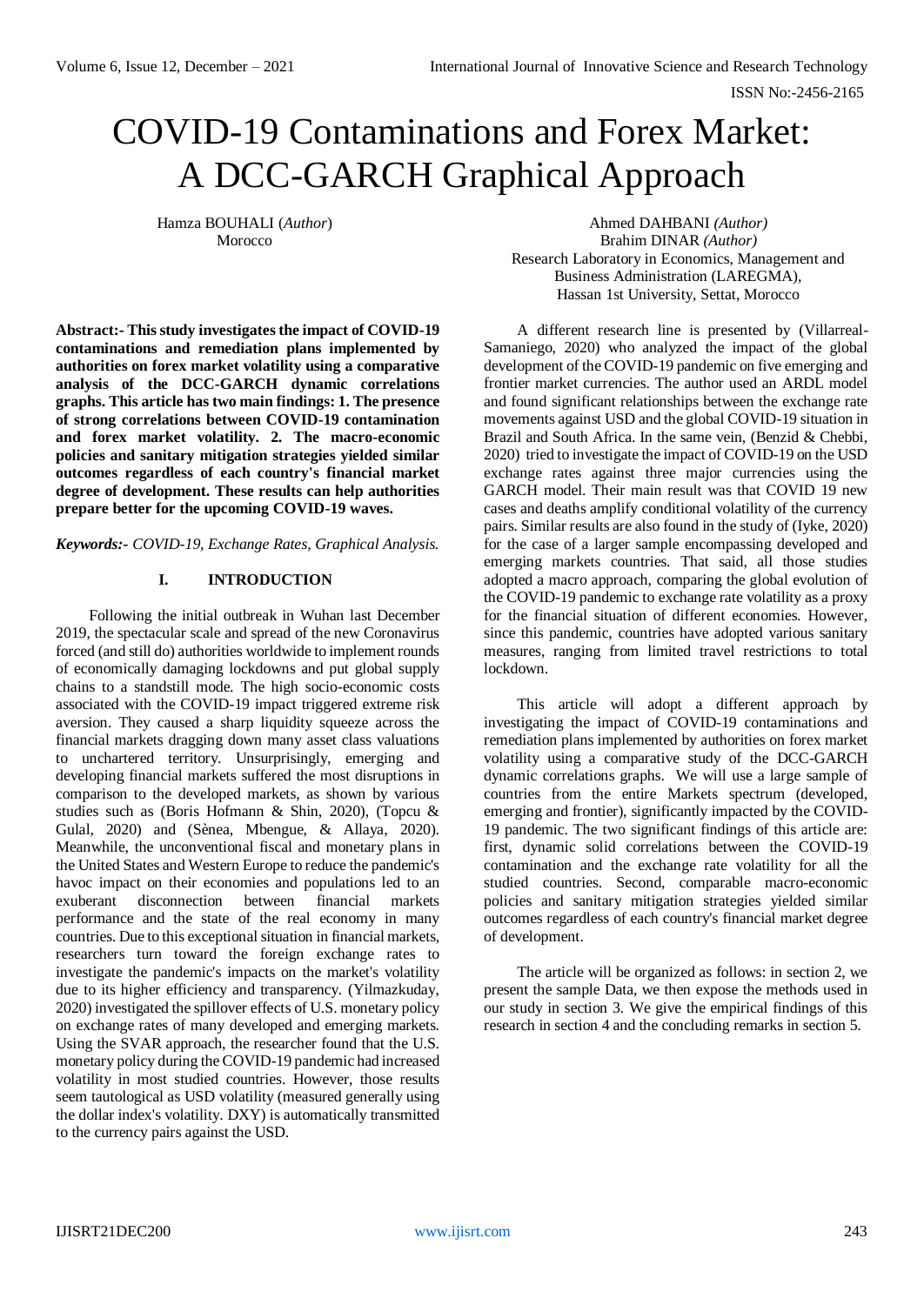#### **II. DATA AND METHODOLOGY**

COVID 19 health and staggering socio-economic tolls spread worldwide, but the impact varied across the countries depending on their specific economic and financial structures. Therefore, building up an appropriate sample of nations was the priority to avoid discrepancies or biases. We selected 17 countries representing all types of economies and exchange rate regimes in the world.

The second step was to select appropriate DATA for each country; we used the daily closing exchange rates against the USD and the daily new cases count for each country from their first COVID-19 confirmed case to 31/08/2020. For the particular case of the single currency, we created a "Euro index" representing the sum of daily cases in France, Spain, Italy and Germany, which are the European countries with the highest cases so far. Also, to investigate the effect of the United states' daily confirmed cases correlation to the exchange rate behavior, we used both closing EUR/USD rates and the CBOE Volatility Index (VIX), communally known on the markets as the fear index. Furthermore, we choose the Gold spot rate as a proxy to assess the daily COVID-19 new cases' global effect on the market's behavior.

The selected countries, the chosen currency pairs, and the data sample for each country are listed in Table I. The plot of the used times series is presented in Figures 1 and 2. To ensure stationarity is needed for GARCH family models, we will use our data's 1st difference as we found it all to be stationary at the first difference with 5% significance.

We obtained forex closing rates from the different central banks' official websites, the daily data of the VIX index from the CBOE website, and the daily COVID 19 new cases data from the European Centre for Disease Prevention and Control (ECDC) database.

Our use of the DCC-GARCH model introduced by (Engle R. F., 2002) is motivated by its high flexibility and efficiency in modeling several variables with fewer elements to define. Furthermore, the graphs of dynamic correlation evolution over time give us more insight into the forex market's behavior during each period.

|                          | Country                                        | <b>Currency Pair</b> | <b>First Case</b>     |
|--------------------------|------------------------------------------------|----------------------|-----------------------|
| <b>Developed Markets</b> | <b>United States</b>                           | VIX                  | 21/01/2020 31/08/2020 |
|                          |                                                | <b>EUR/USD</b>       |                       |
|                          | Euro Index (France, Spain, Italy, and Germany) |                      | 25/01/2020 31/08/2020 |
|                          | Switzerland                                    | USD/CHF              | 26/02/2020 31/08/2020 |
|                          | United Kingdom                                 | <b>GBP/USD</b>       | 01/02/2020 31/08/2020 |
|                          | South Korea                                    | <b>USD/KRW</b>       | 20/01/2020 31/08/2020 |
|                          | Japan                                          | USD/JPY              | 15/01/2020 31/08/2020 |
| <b>Emerging Markets</b>  | Russia                                         | USD/RUB              | 01/02/2020 31/08/2020 |
|                          | South Africa                                   | USD/ZAR              | 06/03/2020 31/08/2020 |
|                          | <b>Brazil</b>                                  | USD/BRL              | 26/02/2020 31/08/2020 |
|                          | India                                          | USD/INR              | 30/01/2020 31/08/2020 |
|                          | Turkey                                         | <b>USD/TRY</b>       | 12/03/2020 31/08/2020 |
| <b>Frontier Markets</b>  | Morocco                                        | <b>USD/MAD</b>       | 03/03/2020 31/08/2020 |
|                          | Tunisia                                        | <b>USD/TND</b>       | 03/03/2020 31/08/2020 |
|                          | Kuwait                                         | USD/KWD              | 24/02/2020 31/08/2020 |
|                          | Worldwide                                      | GOLD/USD             | 31/12/2019 31/08/2020 |

Table 1Countries, currency pairs, and time samples selected for our study





Fig 1 Daily Closing Rates for the studied countries Fig 2 Daily new COVID-19 case for the studied countries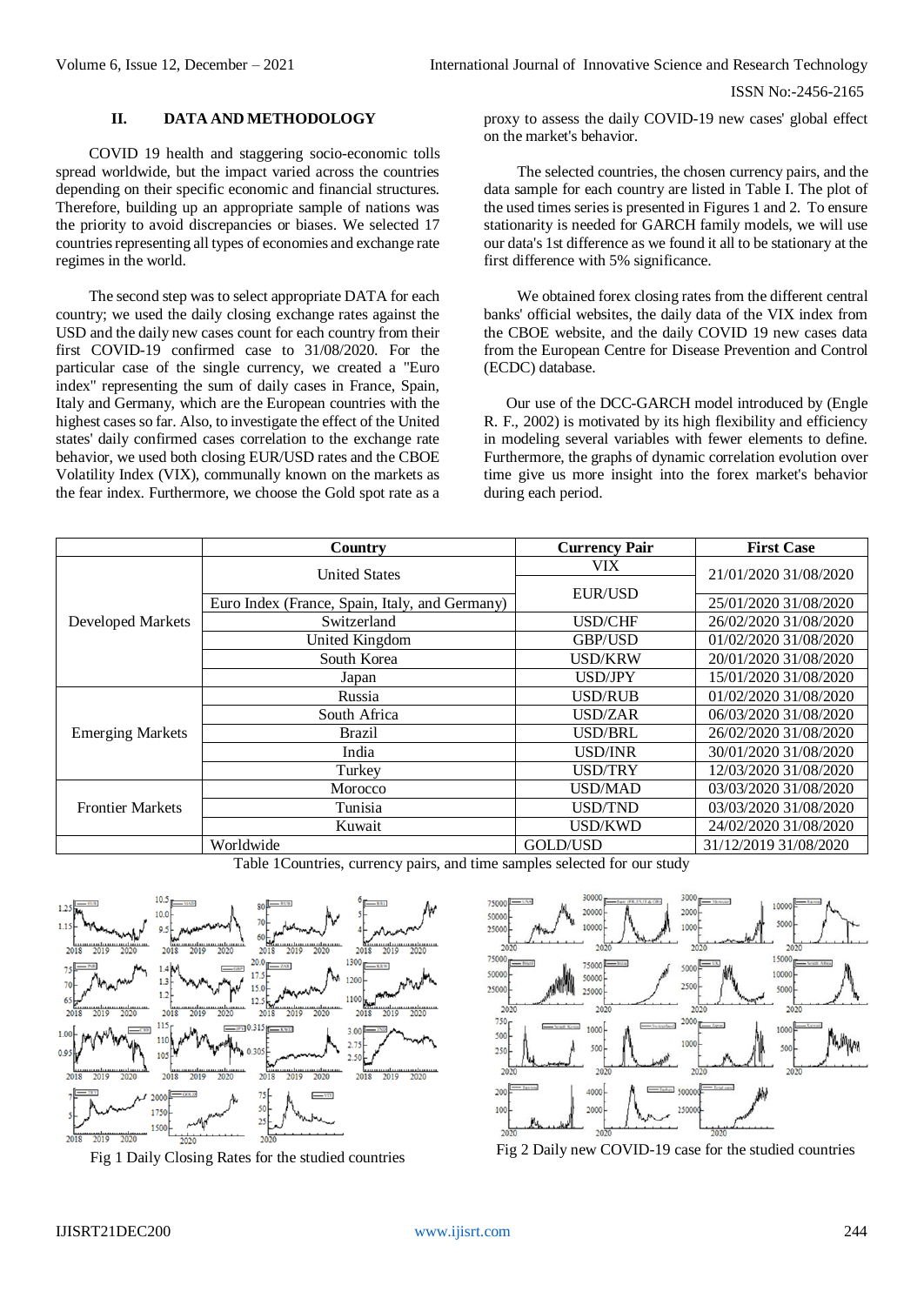ISSN No:-2456-2165





Fig 3 Dynamic correlations between daily exchange rates and daily new COVID-19 cases volatilities in the studied countries

|                   |                         | <b>Index</b>   |       | $\beta_{dcc}$ | Log-likelihood |
|-------------------|-------------------------|----------------|-------|---------------|----------------|
|                   | World cases             |                | Value | 0.81774       | 420.878        |
|                   |                         | GOLD/USD       | Prob  | 0.00010       |                |
|                   | <b>United States</b>    | <b>EUR/USD</b> | Value | 0.82042       | 1135.73        |
|                   |                         |                | Prob  | 0.02450       |                |
|                   |                         | VIX Index      | Value | 0.84735       | 1034.09        |
|                   |                         |                | Prob  | 0.00090       |                |
|                   | Euro Index <sup>1</sup> | <b>EUR/USD</b> | Value | 0.48825       | 925.404        |
|                   |                         |                | Prob  | 0.04091       |                |
|                   | Switzerland             | USD/CHF        | Value | 0.75482       | 313.115        |
|                   |                         |                | Prob  | 0.00450       |                |
|                   | United Kingdom          | GBP/USD        | Value | 0.88297       | 728.555        |
|                   |                         |                | Prob  | 0.00190       |                |
| Developed Markets | South Korea             | <b>USD/KRW</b> | Value | 0.75499       | 296.617        |
|                   |                         |                | Prob  | 0.00210       |                |
|                   |                         | USD/JPY        | Value | 0.78557       | 373.339        |
|                   | Japan                   |                | Prob  | 0.00000       |                |
| Emerging Markets  | Russia                  | <b>USD/RUB</b> | Value | 0.82753       | 832.053        |
|                   |                         |                | Prob  | 0.01082       |                |
|                   | South Africa            | <b>USD/ZAR</b> | Value | 0.80722       | 718.747        |
|                   |                         |                | Prob  | 0.03697       |                |
|                   | <b>Brazil</b>           | <b>USD/BRL</b> | Value | 0.77194       | 1042.15        |
|                   |                         |                | Prob  | 0.04062       |                |
|                   | India                   | <b>USD/INR</b> | Value | 0.83186       | 784.209        |
|                   |                         |                | Prob  | 0.00001       |                |
|                   | Turkey                  | <b>USD/TRY</b> | Value | 0.81555       | 588.39         |
|                   |                         |                | Prob  | 0.0164        |                |
| Frontier Markets  | Kuwait                  | <b>USD/KWD</b> | Value | 0.82503       | 297.318        |
|                   |                         |                | Prob  | 0.01670       |                |
|                   | Tunisia                 | <b>USD/TND</b> | Value | 0.84112       | 370.929        |
|                   |                         |                | Prob  | 0.01806       |                |
|                   | Morocco                 | <b>USD/MAD</b> | Value | 0.76379       | 334.894        |
|                   |                         |                | Prob  | 0.00000       |                |

Table 2 Results of DCC-GARCH Model for the different countries

1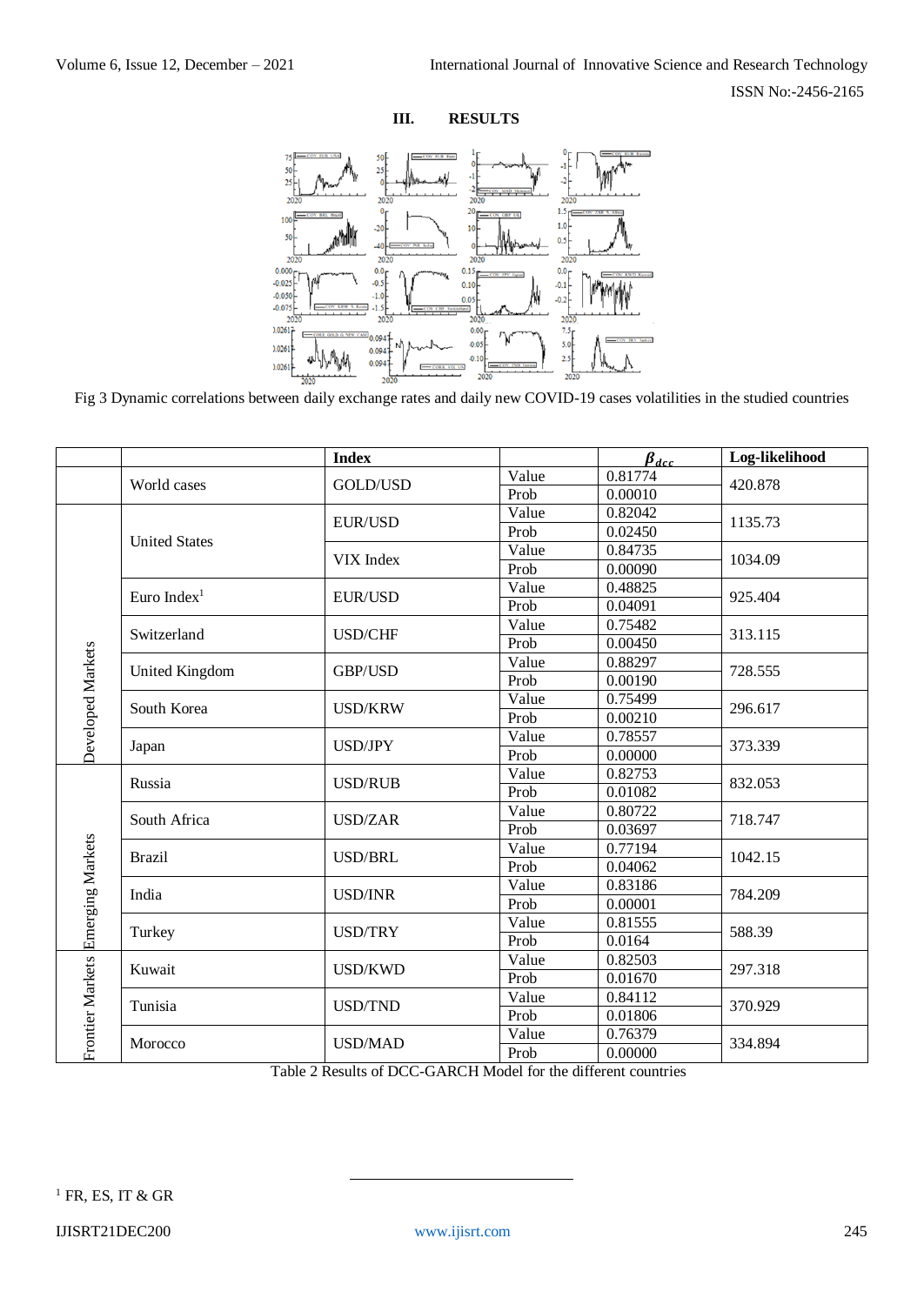#### ISSN No:-2456-2165

The DCC GARCH model results presented in Table 2 exhibit a strong dynamic correlation between the exchange rates volatilities and the new contaminations in each studied country. However, we observe different patterns on the dynamic correlations graphs plotted in Figure 3 regardless of the market segmentations. This disparity may result from the various mitigation strategies implemented by the authorities to stop the spread of COVID-19 and the heterogeneity in reactions, whether fiscal or monetary, across the countries. To further investigate these disparities in dynamic correlation reactions, we proceeded to a graphical comparison of the above-indicated correlations with the Coronavirus's contaminations patterns for the different countries regardless of their financial markets' sophistication. This analysis produced a new classification of four categories for the sample countries we will present in the following paragraphs. We will also discuss the similarities and discrepancies in each category regarding the COVID-19 contaminations trends and the policies implemented by the local authorities to face the pandemic.

#### **1 st Category: Morocco & Tunisia**

Both countries recorded their first COVID-19 confirmed case on the same day: March 2, 2020, and took pre-emptive and drastic sanitary steps to halt the virus spreading. The two North African countries kept the contaminations record meager until June 2020, easing many confinement measures. This change was in response to the lockdowns' economic and social burden and led to new confirmed cases upsurge.

Both countries display a similar dynamic correlation and COVID-19 case trajectory pattern as they share identical exchange regimes and capital movement restrictions. These common characteristics allowed their respective central banks to monitor capital outflows and volatility-induced foreign exchange rates closely. Also, the two countries' fiscal and monetary policies were supportive and helped reduce the initial impact of the pandemic on their economies and populations. The central banks decreased their crucial interest rates in powerful ways, and even Moroccan monetary authorities quickly widened the foreign exchange rates band from 2,5% to 5%.

#### **2 nd Category: South Korea, Switzerland, Turkey, South Africa**

This category is particular as it gathers a mix of developed and emerging countries. This diversity shows that while the coronavirus shock has not been homogenous across these countries, the outcome was similar to the dynamic correlations between exchange rate volatility and the evolution of the new confirmed cases in each country of this group.

These countries successfully monitored the course of the COVID-19 cases spreading. They deployed considerable efforts such as introducing mobile technology in tracking and tracing the infected population, systematic testing of individuals further to various containment measures implemented earlier. The dynamics that shaped the group configuration are identical across the board. Massive fiscal support to the hard-hit economic sectors and population combined with pro-active monetary policies helped stabilize financial markets.

# **3 rd Category: Russia, India, Brazil, Kuwait**

This cluster gathered countries with large exporting capacities of commodities or services, representing the early casualties of COVID-19 economic impact. However, Kuwait is a striking case study, as the country's testing performance per capita is responsible for many Coronavirus confirmed cases when reported to its total population.

On the macro-economic front, this group has reacted similarly to ease the pandemic's socio-economic impact through the monetary policy by reducing key interest rates, relaxing macro-prudential banking rules, and easing inflow controls. The central banks pursuing managed float regimes intervened massively to support their currencies' external value, triggering large swings in forex volatilities in contrast to the second category countries, which refrained from any forex intervention.

## **4 th Category: USA, U.K., Japan, Euro area (Germany, France, Spain, Italy)**

The single category where the mismatch is undisputedly visible between the dynamic correlation patterns and the COVID-19 new cases evolution path.

Even within the same Block (Euro area) or the same country (USA), the appraisal of the COVID-19 situation is very contrasted as infection peaks were recorded in April/May 2020 in most European countries, including the U.K., where the outbreak took a relatively long time. Meanwhile, the USA, the hardest-hit country globally, represents the most problematic instance as the states' eruption was rather slow. Domestic political issues largely impacted the progress of reopening the economy.

Against this background, countries of the category instead proactively bold fiscal stimulus packages to tackle the pandemic's evolving health and economic challenges; they implemented a full range of measures to help preserve employment, businesses and support households. Their central banks embarked on unprecedented ultra-accommodative policies by aggressively slashing key interest rates, providing massive liquidity to the financial markets, and relaxing temporarily prudential rules on banks. These interventions contribute to boosting market confidence and stabilizing trading conditions.

## **IV. CONCLUDING REMARKS**

This article investigated the impact of COVID-19 contaminations and remediation plans on forex market volatility. We used an original comparative method based on a graphical analysis of the dynamic correlations graphs generated by the DCC-GARCH model.

As it's the case for many previous studies such as (Iyke, 2020), (Benzid & Chebbi, 2020) and (Villarreal-Samaniego, 2020), we found a robust dynamic correlation between the COVID-19 contamination and the exchange rate volatility for